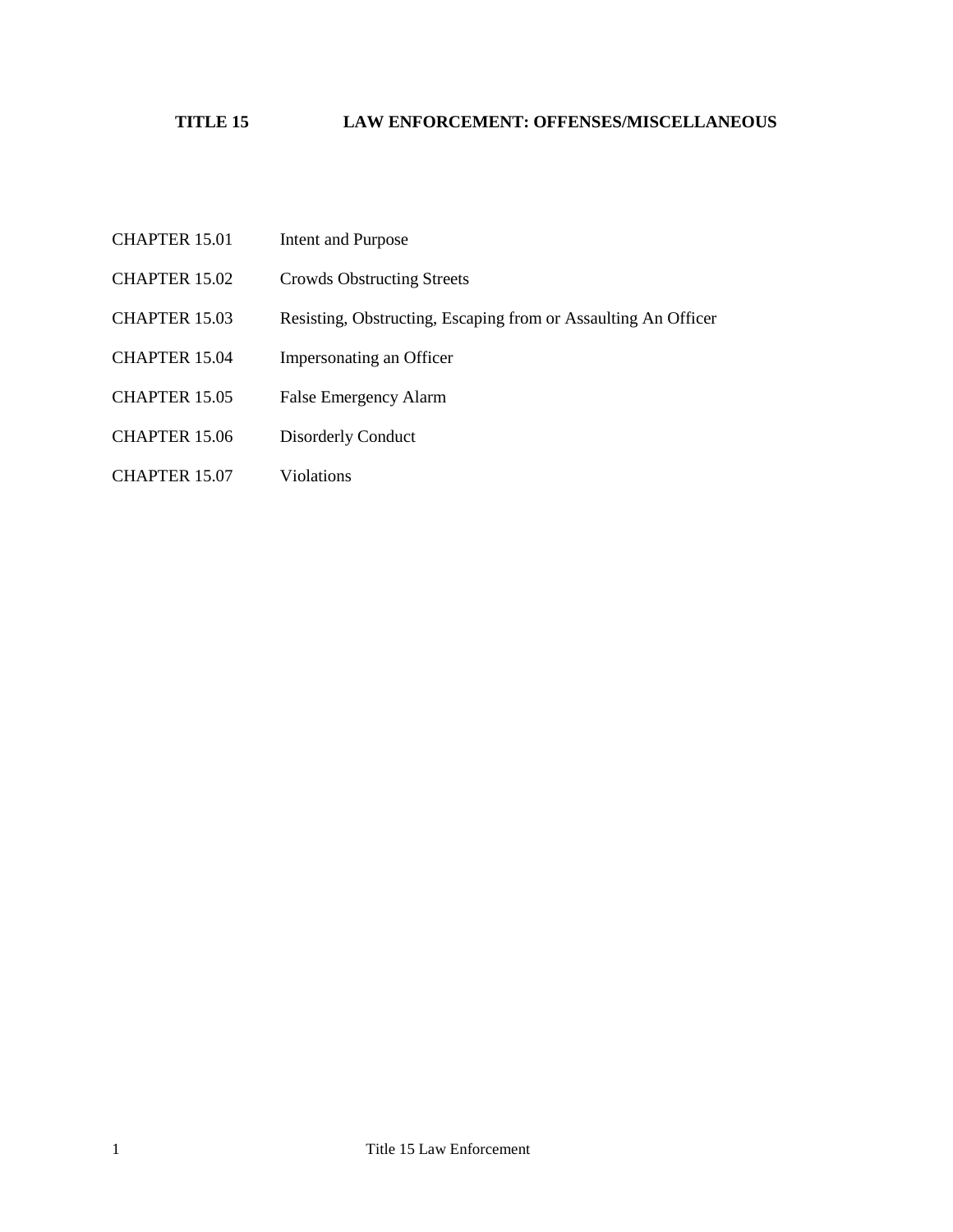### <span id="page-1-0"></span>**CHAPTER 15.01 INTENT AND PURPOSE**

This ordinance is adopted for the purpose of assisting the general public in protecting public rights of way. This ordinance is also adopted to assist law enforcement in the performance of their official duties.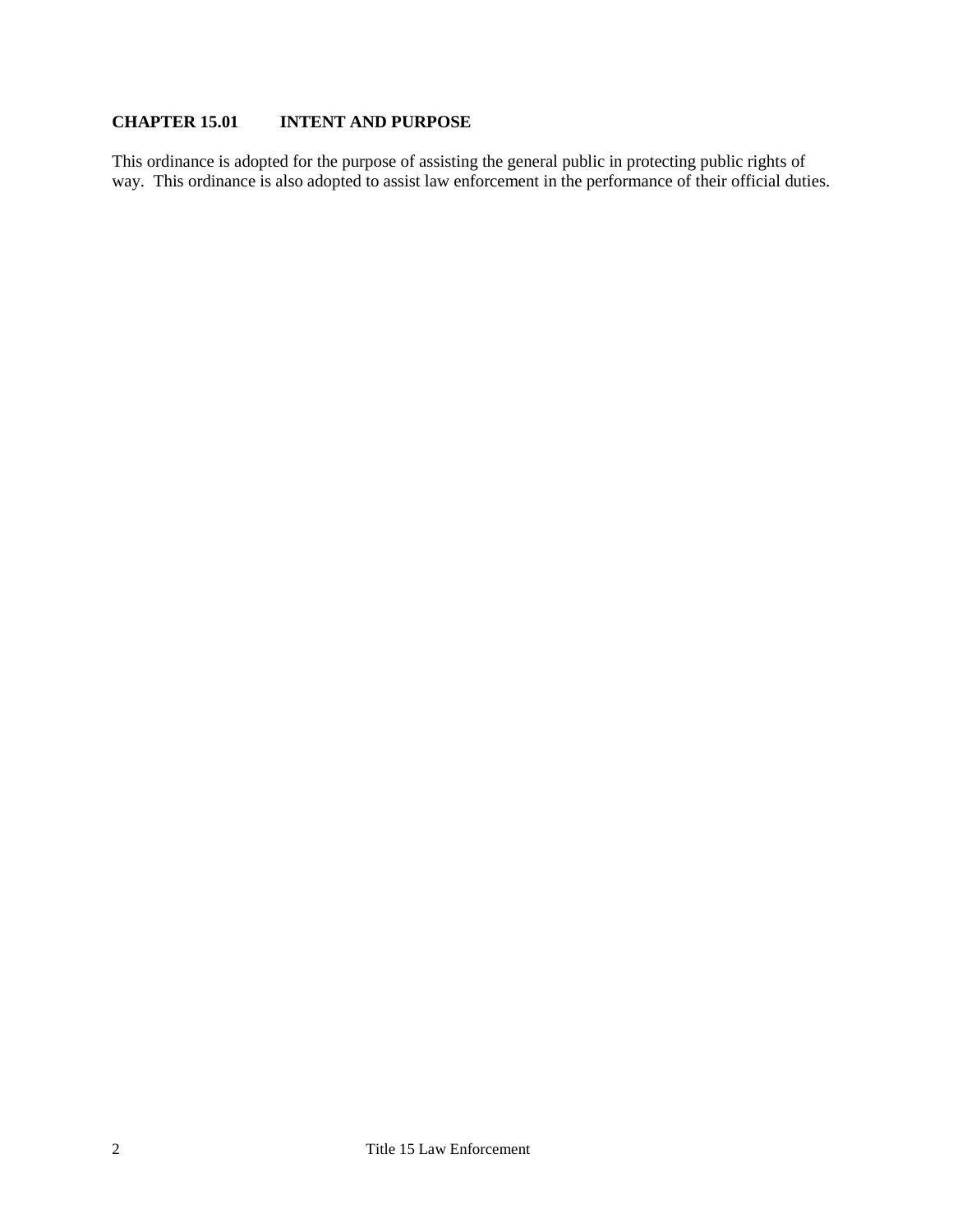#### <span id="page-2-0"></span>**CHAPTER 15.02 CROWDS OBSTRUCTING STREETS**

It shall be unlawful for persons to gather in crowds or groups or for any person to stand on any public street, sidewalk or other public right of way in such manner as to obstruct free pass thereon or to annoy/harass persons passing along the same. Law enforcement officers are authorized to disperse the crowd or group or to cause the removal of any person violating the provisions of this section and to summarily arrest any person in case of refusal to obey any reasonable direction given by such officer for the purpose of clearing the way or preventing the annoyance to any passerby on any public right of way.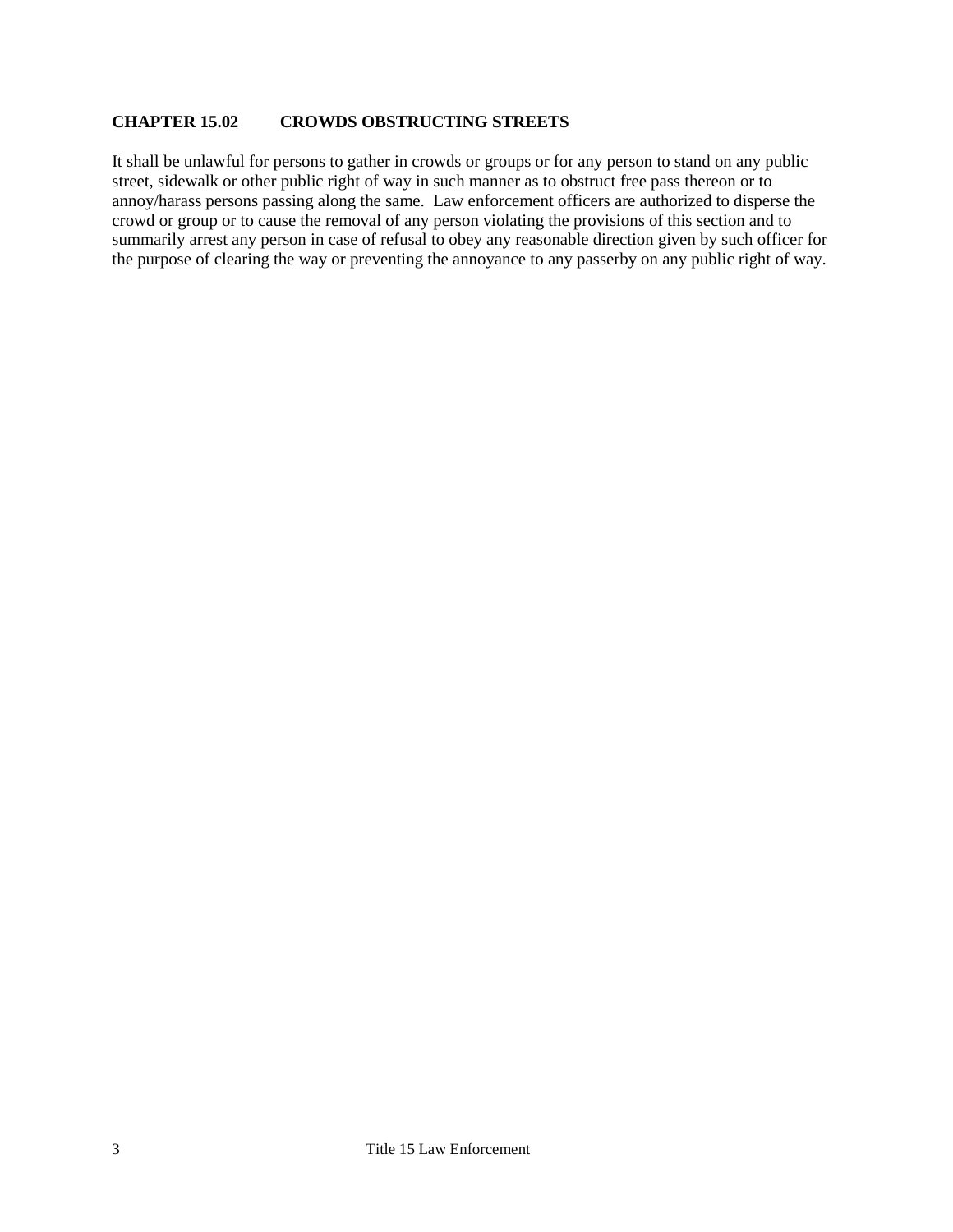#### <span id="page-3-0"></span>**CHAPTER 15.03 RESISTING, OBSTRUCTING, ESCAPING FROM OR ASSAULTING AN OFFICER**

No person shall resist or obstruct any law enforcement officer in any performance of any official duty, or in any way aid or assist any person to resist or escape from any such officer, nor assist any person to escape from any lawful confinement. No person shall flee from, assault or strike any law enforcement officer, nor in any way interfere with a law enforcement officer in the discharge of his/her official duty.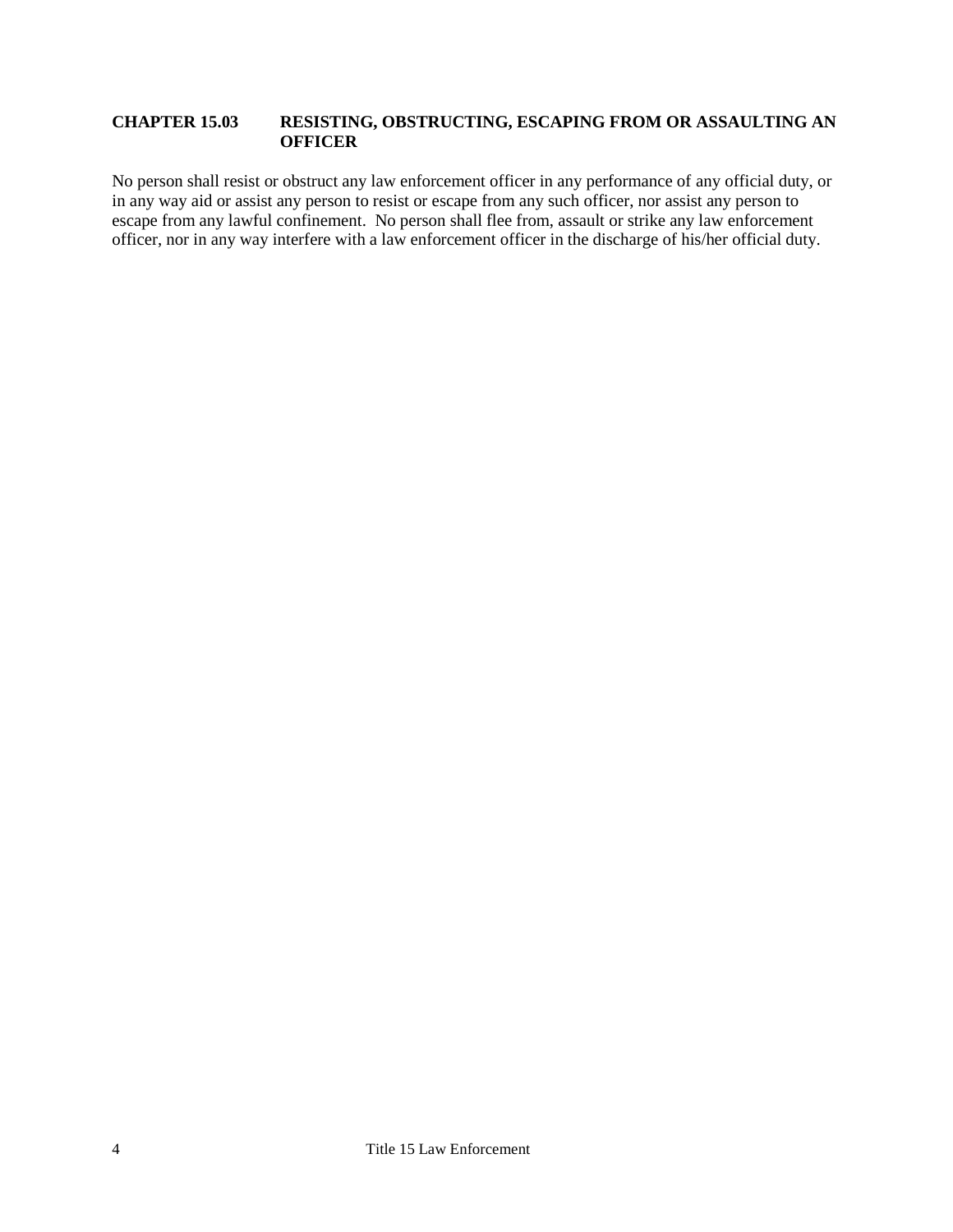## <span id="page-4-0"></span>**CHAPTER 15.04 IMPERSONATING AN OFFICER**

No person unduly authorized shall exercise the duties conferred by law upon law enforcement officers, wear the law officer's badge or represent himself as being a law enforcement officer or peace officer, or attempt to exercise the duties of a law enforcement officer or peace officer.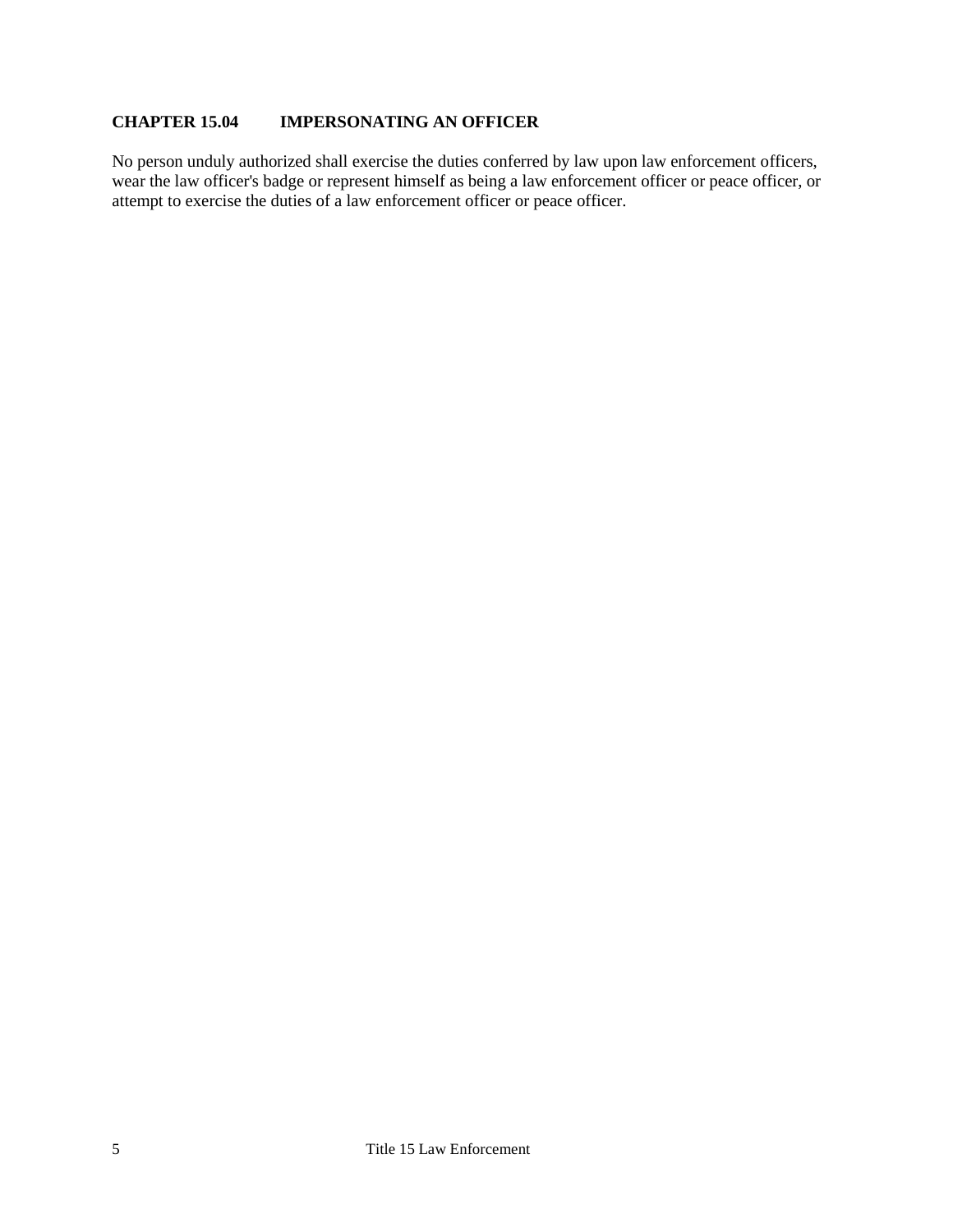# <span id="page-5-0"></span>**CHAPTER 15.05 FALSE EMERGENCY ALARM**

No person shall knowingly make or give any false alarm of fire or other emergency by calling or causing to be called the fire department or law enforcement officers or any authorized emergency vehicle.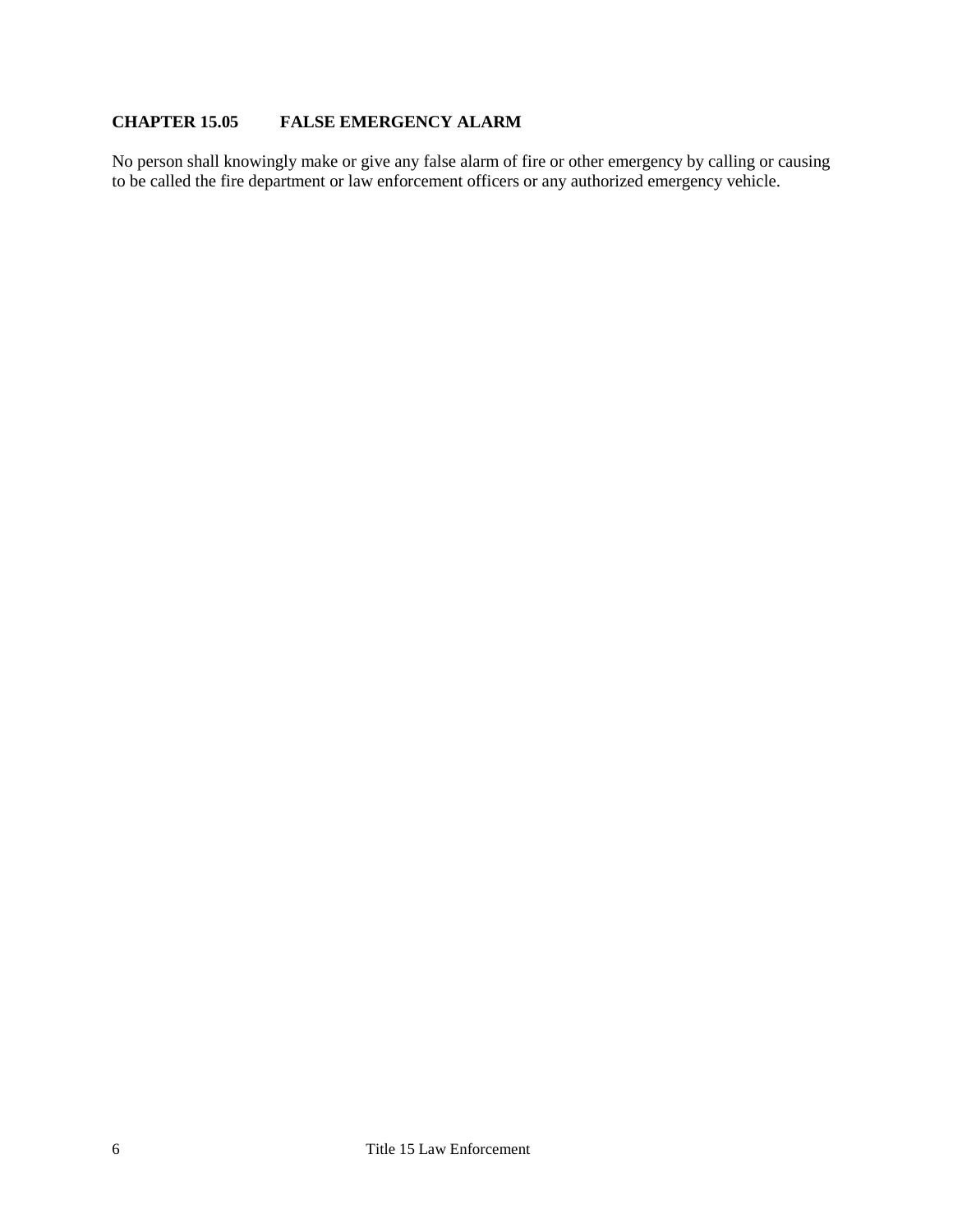#### <span id="page-6-0"></span>**CHAPTER 15.06 DISORDERLY CONDUCT**

A person shall be guilty of Disorderly Conduct if with the purpose to cause public danger, alarm, disorder or nuisance, he/she willfully (1) creates a disturbance of the public order by an act of violence or by an act likely to produce violence; or (2) engages in fighting or in a violent or threatening or tumultuous Behaviors; or (3) makes any unreasonable loud noise; or (4) addresses abusive language or threats to any person present which creates a clear and present danger of violence; or (5) causes likelihood of harm or serious inconvenience by failing to obey a lawful order of dispersal by a police officer, or (6) damages, befouls or disturbs public property or property of another so as to create a hazardous, unhealthy or physically offensive condition; or (7) commits a trespass on residential property or on public property. Trespass for the purpose of this section shall mean:

a). Entering upon, or refusing to leave, any residential property of another, either where such property has been posted with "No Trespassing" signs, or where immediately prior to such entry, or subsequent thereto, notice is given by the owner or occupant, orally or in writing, that such entry, or continued presence, is prohibited.

b) Entering upon, or refusing to leave, any public property in violation of regulations promulgated by the official charged with the security, care or maintenance of the property and approved by the governing body of the public agency owning the property, which such regulations have been conspicuously posted or where immediately prior to such entry, or subsequent thereto, such regulations are made known by the official charged with the security, care of maintenance of the property, his agent or a police officer.

or (8) makes a telephone call with intent to annoy/harass another, whether or not conversation ensues; or (9) hinders, annoys, or molests persons passing along any street, sidewalk, crosswalk or other public way, or loiters, sits or stands around the entrance of any church, theater, public building or other place of public assemblage in any manner so as to unreasonably obstruct such entrance, or places or erects upon any public way an obstruction of any type except temporary barriers or warning signs placed for the purpose of safeguarding the public against any hazard; or (10) assembles together with two or more persons with intention to do any unlawful act with force or violence against the person or property of another, and who makes any overt act to carry out such unlawful purpose; or (11) disturbs, threatens or in any insolvent manner intentionally touches any house or vehicle occupied by any person.